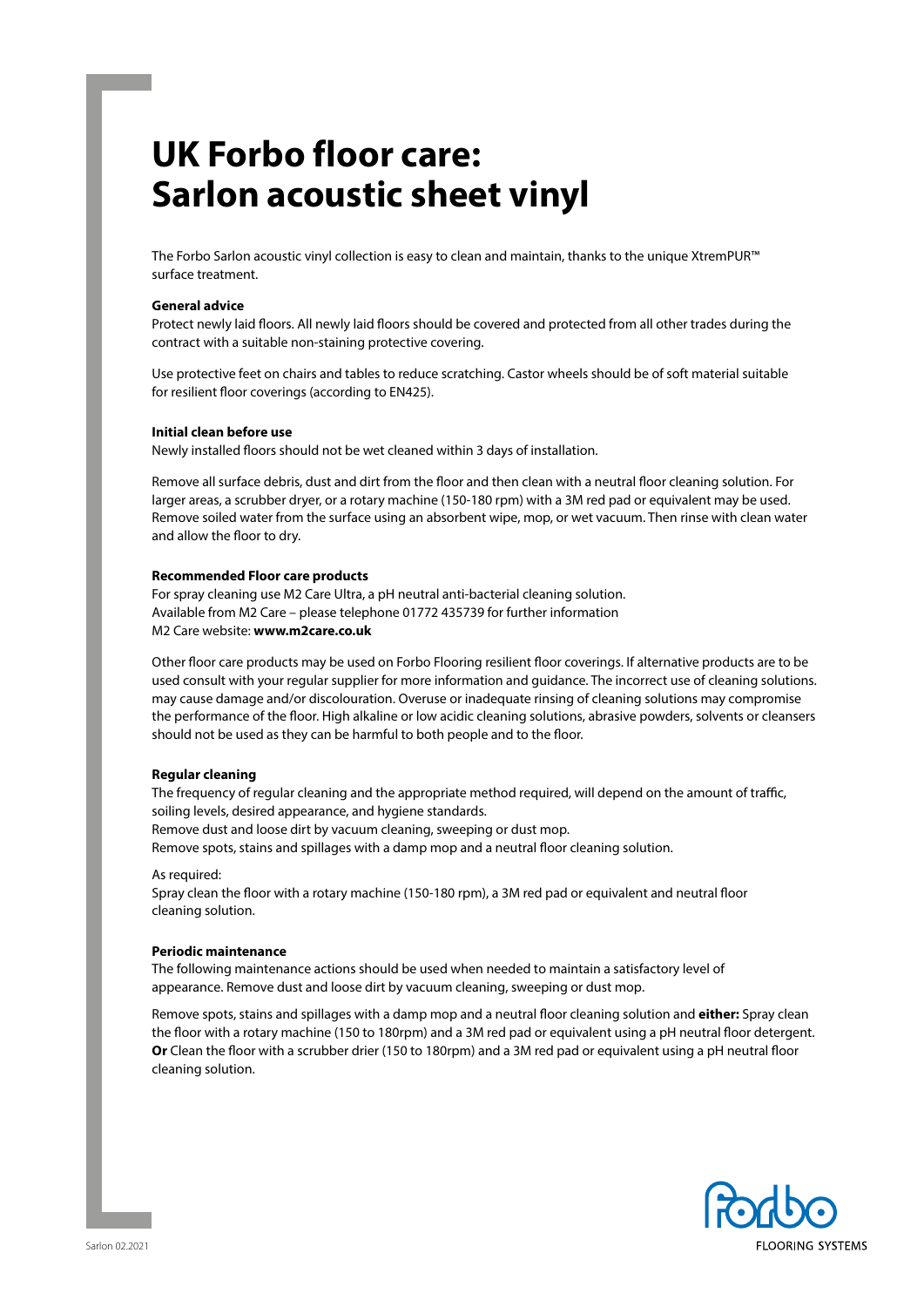### **Best Practice: Tips for effective floor care**

# **Cautionary Note:**

Only the 3M red pad or equivalent is required for normal cleaning and maintenance.

3M pad system brown or black pads or any pads with enhanced abrasion (e.g. diamond) should not be used on Sarlon for normal cleaning and maintenance. Use of these types of pad could change the appearance, surface structure and affect the slip resistance of the floor.

# **Machine speeds**

For machine cleaning low speed (150 to 180rpm) machines are recommended. For dry burnishing high speed (300-500rpm) machines are recommended.

# **Use Entrance Systems**

As much as 80% of dirt entering a building is brought in by foot traffic. Entrance flooring systems of an appropriate size (ideally more than 6lm) and quality should be used. Forbo Coral or Nuway entrance flooring systems, are independently proven to remove and retain up to 95% of all dirt and moisture entering a building by foot traffic reducing maintenance costs and maximizing appearance retention of adjacent flooring products as well as reducing slip risk. As with any dirt removal system all entrance flooring systems should be regularly cleaned to release the dirt which has been removed.

# **Effective maintenance**

Regular cleaning is more beneficial and cost effective than occasional deep cleaning.

Use recommended cleaning solutions. High quality cleaning solutions and equipment ensures efficient maintenance and should represent only a small proportion of maintenance costs.

Always follow the manufacturer's instructions for cleaning solutions. Always follow the Health and Safety guidance provided.

# **Frequently Asked Questions**

# **How often should I clean my floor?**

The optimum frequency for cleaning and maintenance is determined by the nature and usage of the building and how the floor is used. When producing a cleaning and maintenance schedule, it is good practice to consider the situation of the floor first: e.g. is it near an entrance to the building or on an upper floor? Will it collect dry or moist soil? What level of traffic will it be subjected to? Is there a lift for heavy equipment?

### **Do I need to polish my floor?**

The advanced surface finish applied to Forbo Sarlon **does not** require the use of polish.

### **How do I remove stains?**

Remove stains as soon as they are discovered. Most stains can be safely removed using a dry (paper) towel, water and/or neutral cleaning solution.

High alkaline or low acidic cleaning solutions, abrasive powders, solvents or cleansers should not be used as they can be harmful to both people and to the floor.

### **If any doubt exists test cleaning materials on a sample piece or in an inconspicuous area.**